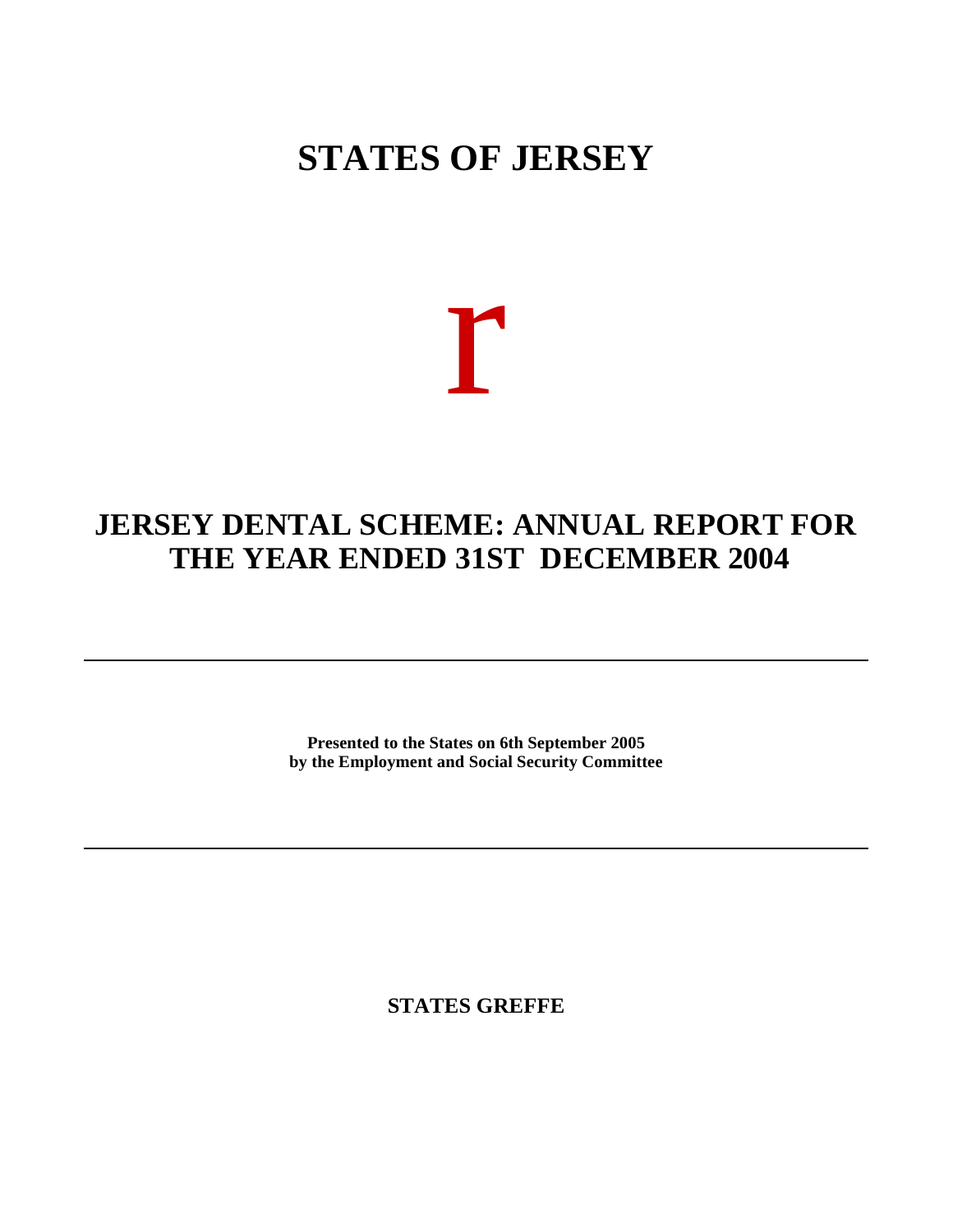(Established by Act of the States of Jersey on 18th June 1991)

| <b>OARD OF MANAGEMENT</b> | Mr. M. Touzel (Chairman) (Appointed 1st April 2004)<br>Miss J. Waddell<br>Mr. M. Cassidy<br>Ms. Milner                |
|---------------------------|-----------------------------------------------------------------------------------------------------------------------|
|                           | Mr. J. Wood                                                                                                           |
| <b>ECRETARY</b>           | Mr. J. Sowerby                                                                                                        |
| <b>EGISTERED OFFICE</b>   | P.O. Box 699<br>St. Helier<br>Jersey JE4 0PD<br>Channel Islands                                                       |
| <b>UDITORS</b>            | PricewaterhouseCoopers C.I. L.L.P.<br>Twenty-Two Colomberie<br>St. Helier<br>Jersey JE1 4XA<br><b>Channel Islands</b> |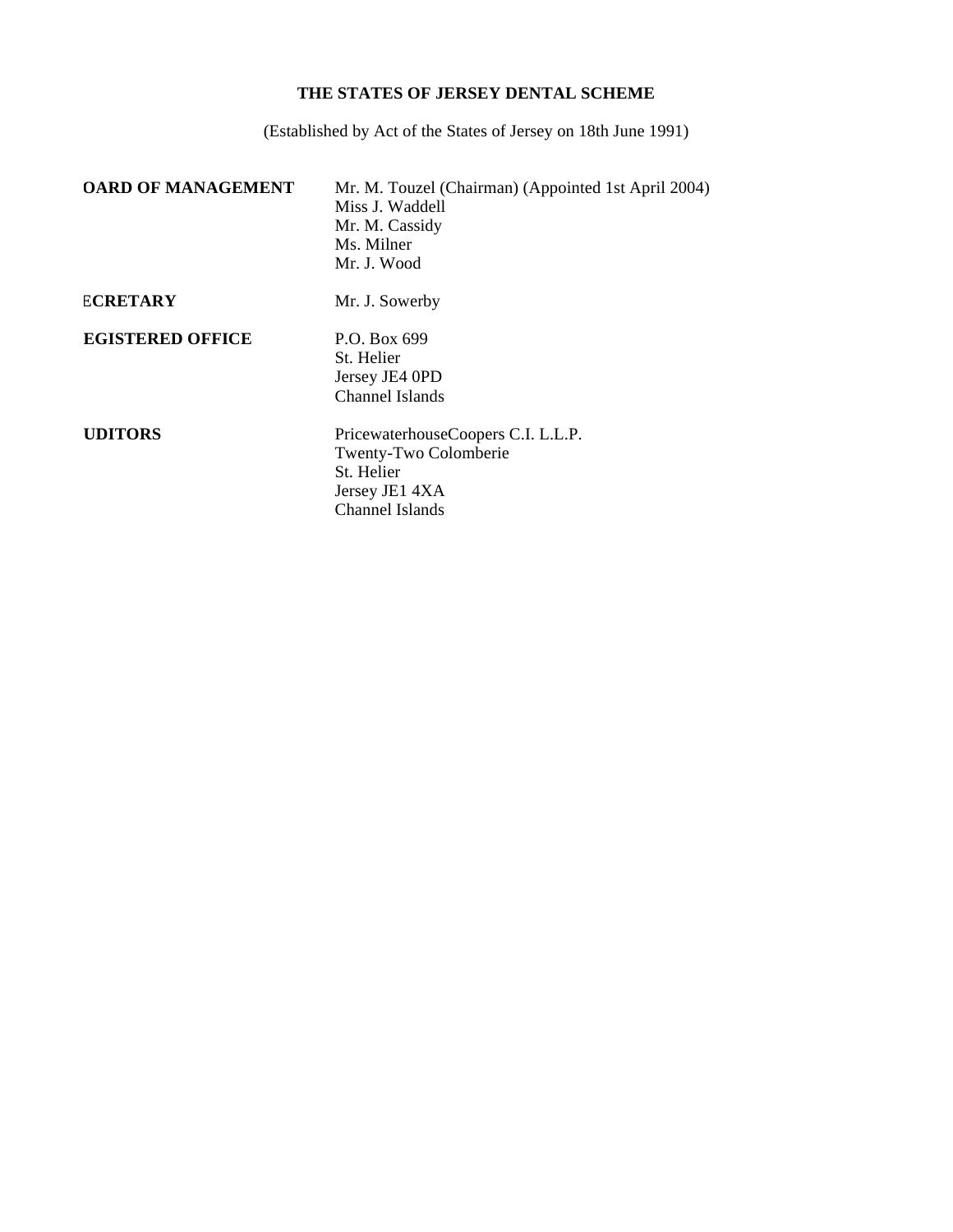#### **Chairman's Statement**

Membership established in 2004 standing at 1,363 at 31st December, a slight fall from 1,382 at 31st December 2003. The Family Income threshold for membership qualification was increased to £36,060, with effect from 1st October 2004.

The Board recognised that the Jersey Dental Fitness Scheme was not immune from the current financial pressures facing the Island. A strategy was formulated to take into account of the pressure on budgets with certain changes implemented during the year.

The Clinical audit was moved from an annual to a tri-annual cycle: the next audit will now take place in 2006. To reflect this change the audit, when undertaken, will be more comprehensive, but the overall cost is reduced. A review of the administration workload identified efficiency savings, which have resulted in a reduction in the Scheme's administration costs, from November 2004 onward.

A joint effort to publicise the benefits of Scheme membership direct to parents with the assistance of education staff at a secondary school, proved successful, with new members being recruited directly. The aim is to roll out this programme to other secondary schools on the Island throughout 2005.

The Scheme continues to provide excellent value and support to young people towards the cost of good dental health. My thanks go to the affiliated Dentists, and to the Members' parents for all their contributions throughout 2004 without which the Scheme would not be so successful. In addition, my thanks go to my fellow Board members who supported me since my appointment in April 2004.

M. Touzel **April 2005** 

Chairman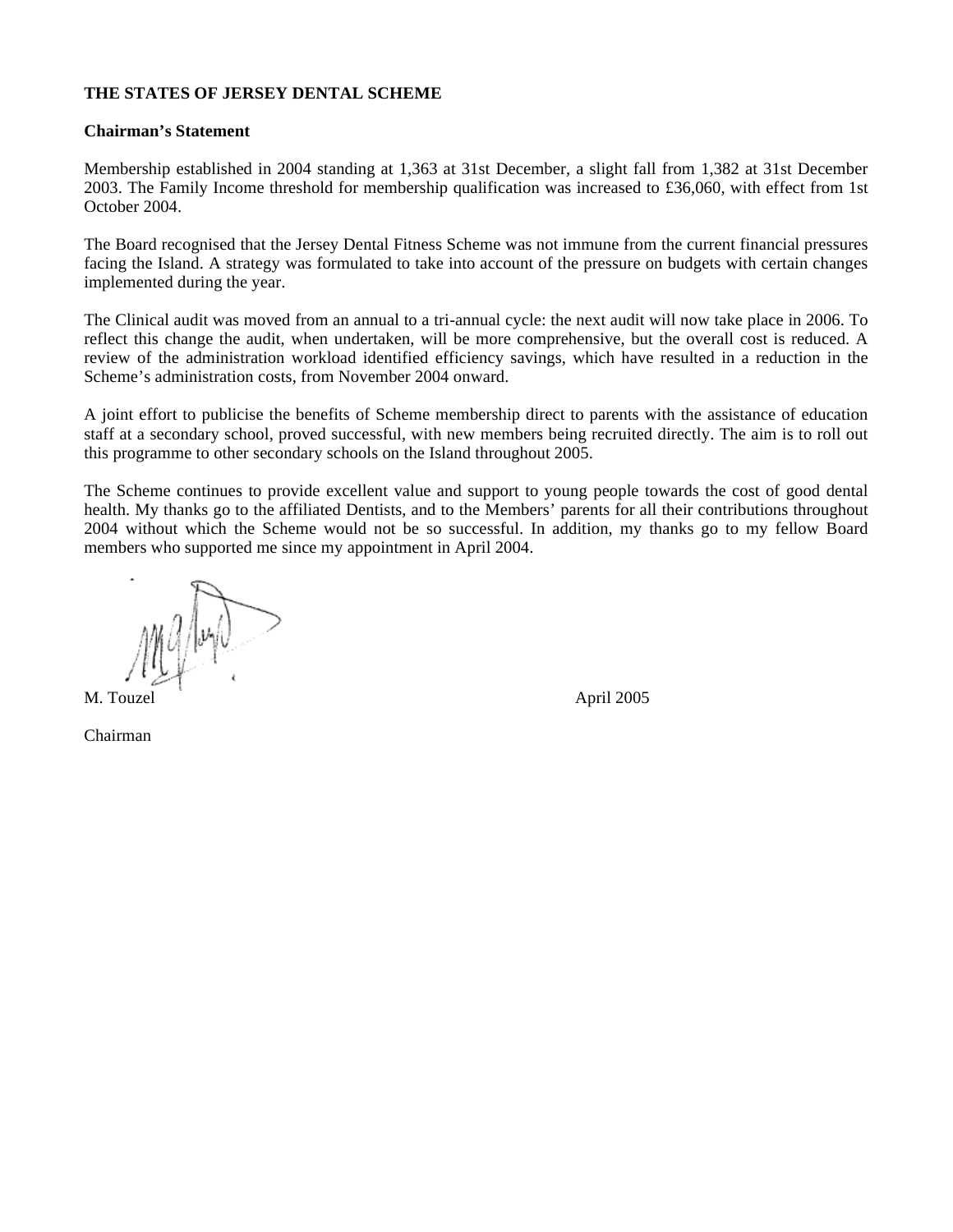#### **Statement of the Board of Management and Treasurer's Responsibilities in respect of the Financial Statements**

The Act of the States of Jersey establishing the Dental Scheme requires the Board of Management and the Treasurer of the Scheme to prepare financial statements which show a true and fair view of the state of the Scheme's affairs at the end of the year and of the surplus or deficit of the Scheme for the year then ended.

In preparing the financial statements the Board of Management and the Treasurer of the Scheme are required to:

- select suitable accounting policies and then apply them consistently;
- make judgements and estimates that are reasonable and prudent;
- state whether applicable accounting standards have been followed, subject to any material departures disclosed and explained in the financial statements; and
- prepare the financial statements on a going concern basis unless it is inappropriate to presume that the Scheme will continue to operate.

The Board of Management is responsible for causing proper accounting records to be kept which disclose with reasonable accuracy at any time the financial position of the Scheme.

The Board of Management is also responsible for safeguarding the assets of the Scheme and hence for taking reasonable steps for the prevention and detection of fraud and other irregularities.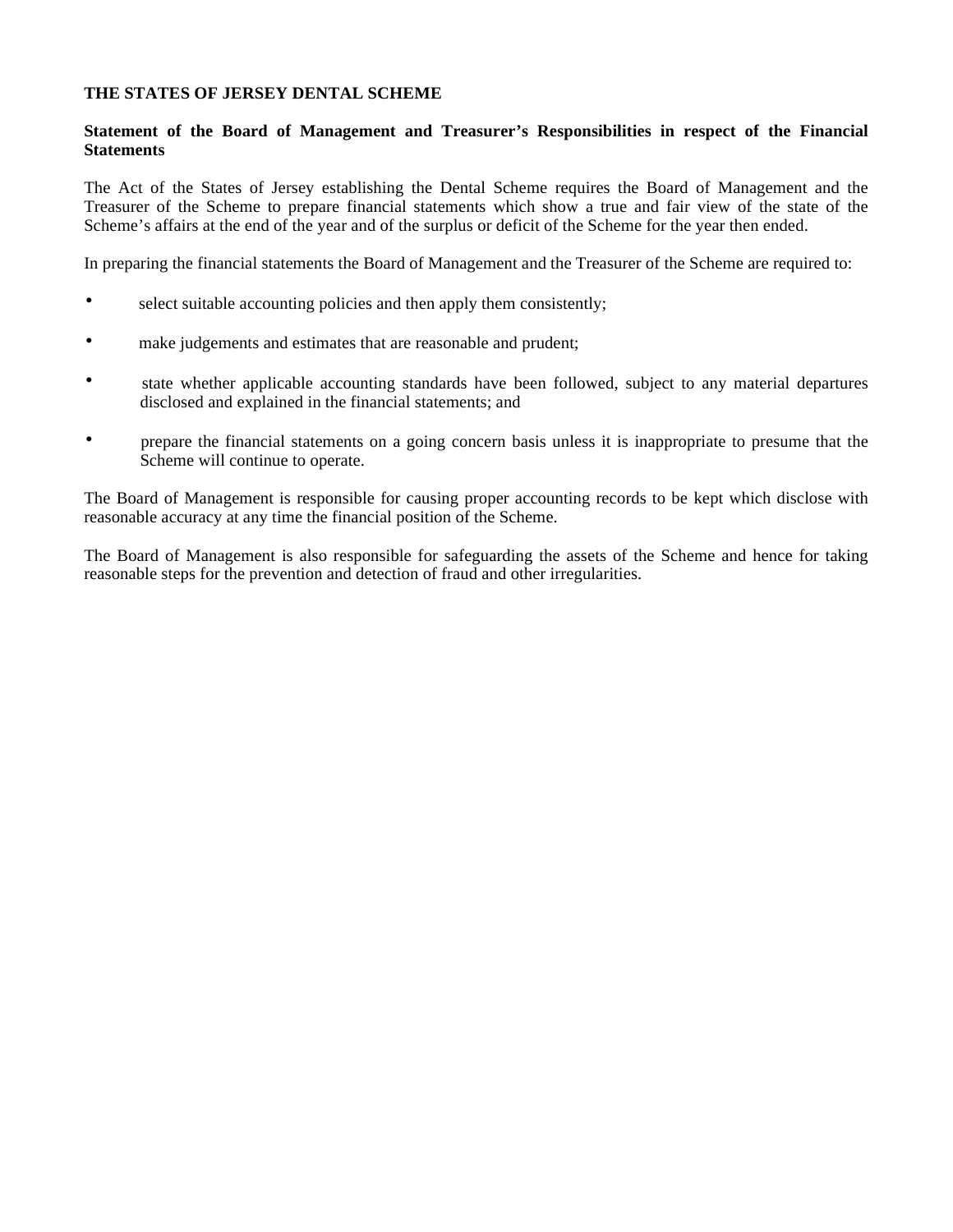## PRICEWATERHOUSE COPERS

#### **INDEPENDENT AUDITORS' REPORT TO THE BOARD OF MANAGEMENT FOR THE STATES OF JERSEY DENTAL SCHEME**

We have audited the financial statements which comprise the income and expenditure account, the balance sheet and the related notes.

#### **Respective responsibilities of Board of Management and Auditors**

The Board of Management and the Treasurer of the Scheme's responsibilities for preparing the annual report and the financial statements are set out in the statement of Board of Management and Treasurer's responsibilities.

Our responsibility is to audit the financial statements in accordance with relevant legal and regulatory requirements and United Kingdom Auditing Standards issued by the Auditing Practices Board. This report, including the opinion, has been prepared for and only for the Board's members as a body and for no other purpose. We do not, in giving this opinion, accept or assume responsibility for any other purpose or to any other person to whom this report is shown or in to whose hands it may come save where expressly agreed by our prior consent in writing.

We report to you our opinion as to whether the financial statements give a true and fair view. We also report to you if, in our opinion, the Scheme has not kept proper accounting records, or if we have not received all the information and explanations we require for our audit.

We read the other information contained in the Annual Report and consider the implications for our report if we become aware of any apparent misstatements or material inconsistencies with the financial statements. The other information comprises only the chairman's statement.

#### **Basis of audit opinion**

We conducted our audit in accordance with auditing standards issued by the Auditing Practices Board. An audit includes examination, on a test basis, of evidence relevant to the amounts and disclosures in the financial statements. It also includes an assessment of the significant estimates and judgements made by the directors in the preparation of the financial statements, and of whether the accounting policies are appropriate to the company's circumstances, consistently applied and adequately disclosed.

We planned and performed our audit so as to obtain all the information and explanations which we considered necessary in order to provide us with sufficient evidence to give reasonable assurance that the financial statements are free from material misstatement, whether caused by fraud or other irregularity or error, In forming our opinion we also evaluated the overall adequacy of the presentation of information in the financial statements.

#### **Opinion**

In our opinion the financial statements give a true and fair view of the state of the scheme's affairs at 31st December 2004 and of its surplus for the year then ended in accordance with United Kingdom accounting standards.

PricewaterhouseCoopers C.I. L.L.P. Chartered Accountants Jersey, Channel Islands

Presentancedan of all<br>14 Fevr 2005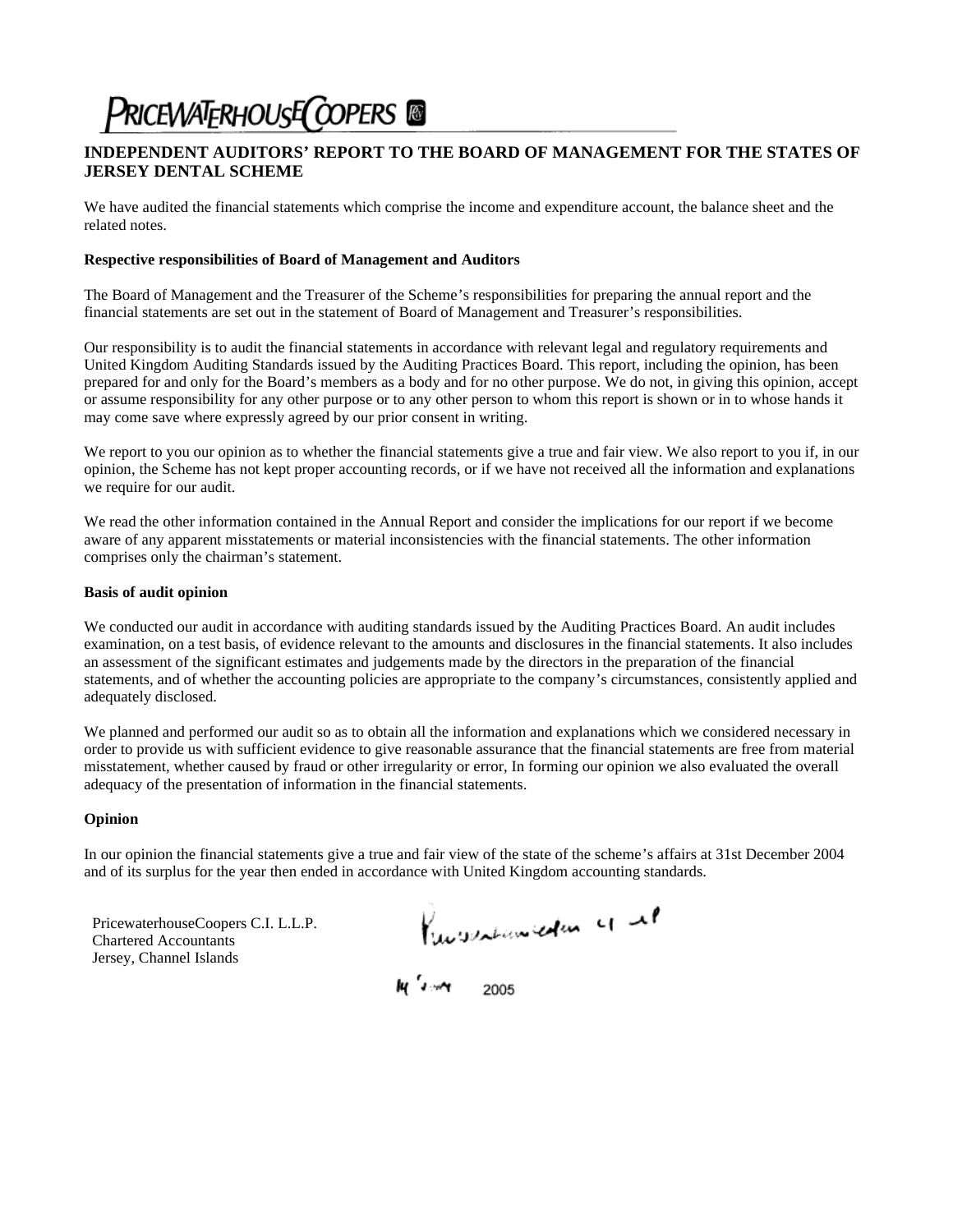#### **Income and Expenditure Account for the year ended 31st December 2004**

|                                        | <b>Notes</b>   |        | 2004       |        | 2003        |  |
|----------------------------------------|----------------|--------|------------|--------|-------------|--|
|                                        |                | £      |            |        | $\mathbf f$ |  |
| <b>Income</b>                          |                |        |            |        |             |  |
| Members' subscriptions                 | $\overline{4}$ |        | 67,475     |        | 60,944      |  |
| Subsidy                                | $\overline{4}$ |        | 94,200     |        | 79,354      |  |
| Administration grant                   | 5              |        | 30,000     |        | 39,558      |  |
| <b>Bank</b> interest                   |                |        | 447        |        | 33          |  |
|                                        |                |        | 192,122    |        | 179,889     |  |
| <b>Expenditure</b>                     |                |        |            |        |             |  |
| Payments to dentists                   | $\overline{4}$ |        | 160,766    |        | 155,307     |  |
| <b>Administrative expenses</b>         |                |        |            |        |             |  |
| Administration                         | 6              | 26,837 |            | 27,350 |             |  |
| Advertising                            |                | 331    |            | 286    |             |  |
| Printing, postage and                  |                | 370    |            | 973    |             |  |
| stationery                             |                |        |            |        |             |  |
| Audit and accountancy                  |                | 1,130  |            | 1,090  |             |  |
| Secretarial                            |                |        |            | 125    |             |  |
| Telephone                              |                | 883    |            | 941    |             |  |
| Dental audit                           |                |        |            | 2,902  |             |  |
| <b>Bank</b> charges                    |                | 1,207  |            | 1,116  |             |  |
|                                        | 5              |        | 30,758     |        | 34,783      |  |
| <b>Total expenses</b>                  |                |        | (191, 524) |        | (190,090)   |  |
|                                        |                |        |            |        |             |  |
| Surplus/(deficit) of<br>income against |                |        | 598        |        | (10,201)    |  |
| expenditure                            |                |        |            |        |             |  |
| Surplus brought forward                |                |        | 77         |        | 10,278      |  |
| <b>Surplus carried forward</b>         |                |        | 675        |        | 77          |  |

There are no recognised gains and losses other than those included in the Income and Expenditure account above and therefore no separate statement of recognised gains and losses has been presented.

The notes on pages 8 and 9 form part of these financial statements.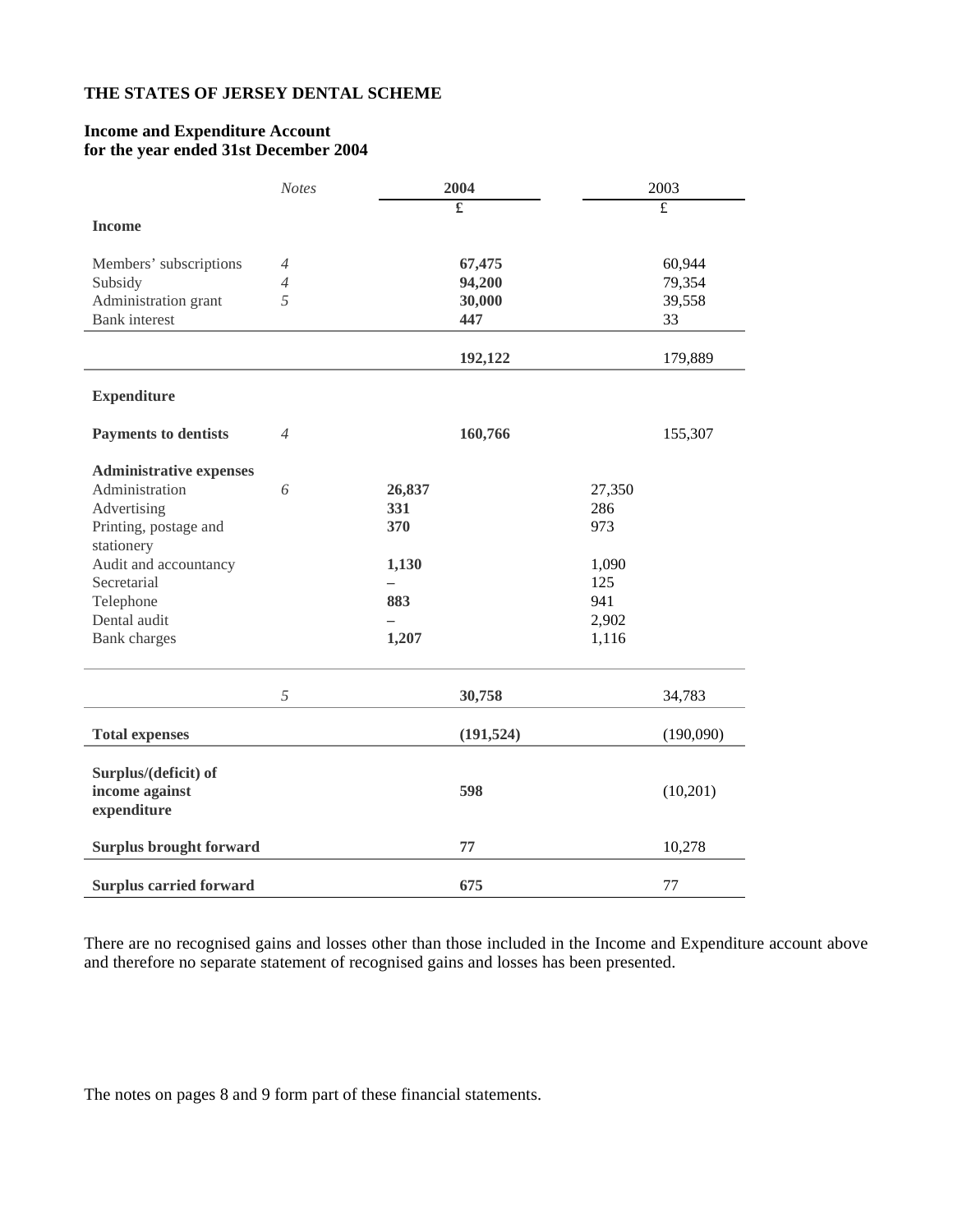#### **Balance Sheet as at 31st December 2004**

|                                       | <b>Notes</b>   | 2004                 | 2003     |  |
|---------------------------------------|----------------|----------------------|----------|--|
|                                       |                | $\pmb{\mathfrak{L}}$ | £        |  |
| urrent assets                         |                |                      |          |  |
| ash at bank                           |                | 34,220               | 32,593   |  |
| reditors (amounts falling             |                |                      |          |  |
| ue                                    |                |                      |          |  |
| vithin one year)                      | $\overline{7}$ | (33,545)             | (32,516) |  |
| et current assets                     |                | 675                  | 77       |  |
| otal assets less current<br>abilities |                | 675                  | 77       |  |
| ccumulated fund                       |                |                      |          |  |
|                                       |                |                      |          |  |
| ccumulated surplus                    |                | 675                  | 77       |  |

Approved by the Board of Management on and signed on their behalf by

Mlflow

M. Touzel Chairman

The notes on pages 8 and 9 form part of these financial statements.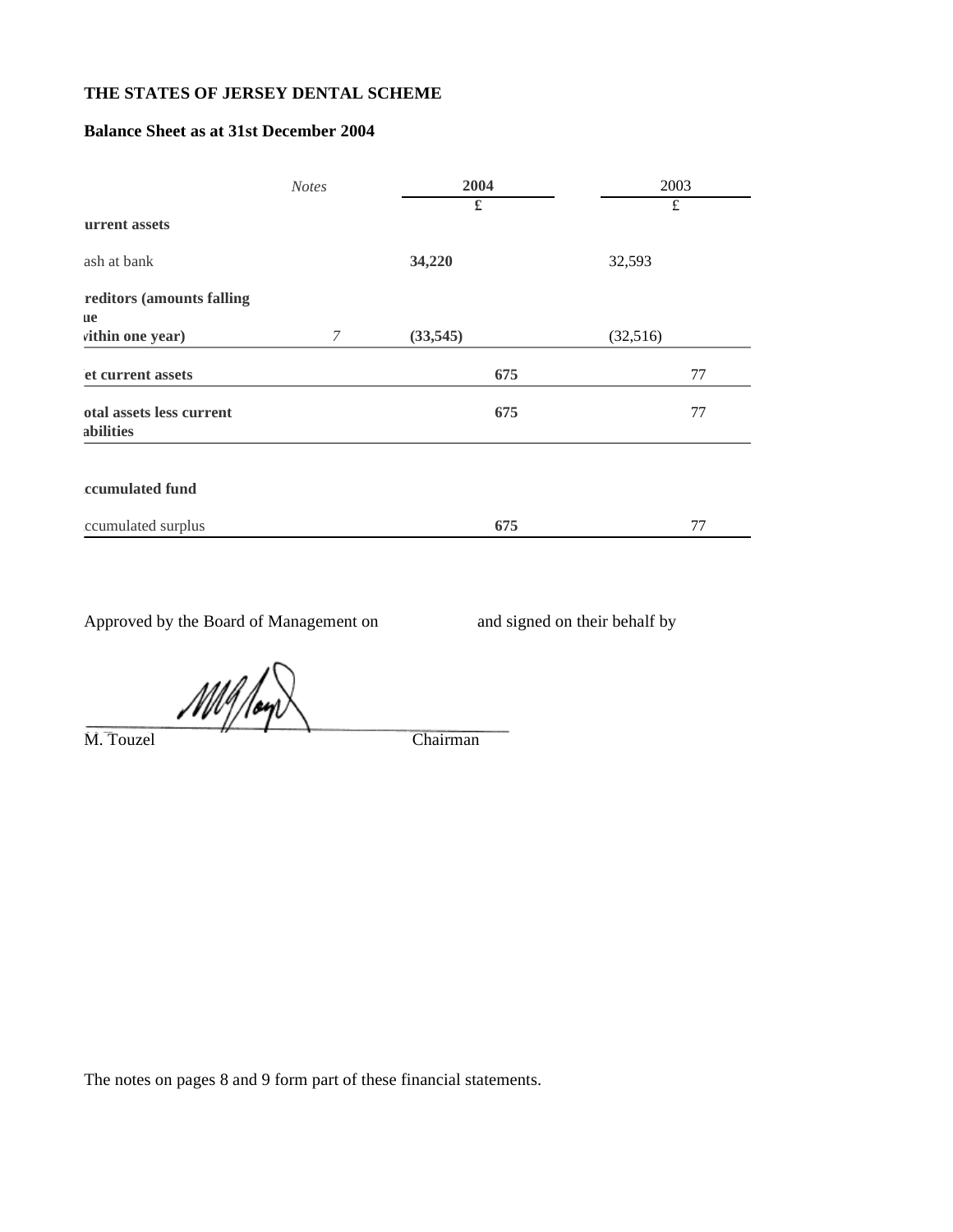#### **Notes to the Financial Statements for the year ended 31st December 2004**

#### **1. Principal Accounting Policies**

 The financial statements have been prepared under the historical cost convention and in accordance with applicable United Kingdom Accounting Standards.

#### **Income and Expenditure**

All income and expenditure is accounted for on an accruals basis.

#### **2. Cash Flow**

 The scheme is exempt from producing a cash flow statement as required by the Financial Reporting Standard No. 1'Cash Flow Statements', on the grounds that it is a small entity.

#### **3. Tax**

The scheme is exempt from paying tax.

#### **4. Subscription Income**

|                                                                                               | 2004<br>£        | 2003<br>£        |
|-----------------------------------------------------------------------------------------------|------------------|------------------|
| Members' subscriptions<br>Subsidy from the Employment and Social<br><b>Security Committee</b> | 67,475<br>94,200 | 60,944<br>79,354 |
|                                                                                               | 161,675          | 140,298          |
| Amounts paid to dentists                                                                      | (160, 766)       | (155, 307)       |
|                                                                                               | 909              | (15,009)         |

#### **5. Administration Grant**

 An annual grant is received from the Employment and Social Security Committee to allow payment of administrative expenses.

|                         | 2004<br>£ | 2003<br>£ |
|-------------------------|-----------|-----------|
| Grant received          | 30,000    | 39,558    |
| Administrative expenses | (30,758)  | (34, 783) |
|                         | (758)     | 4,775     |